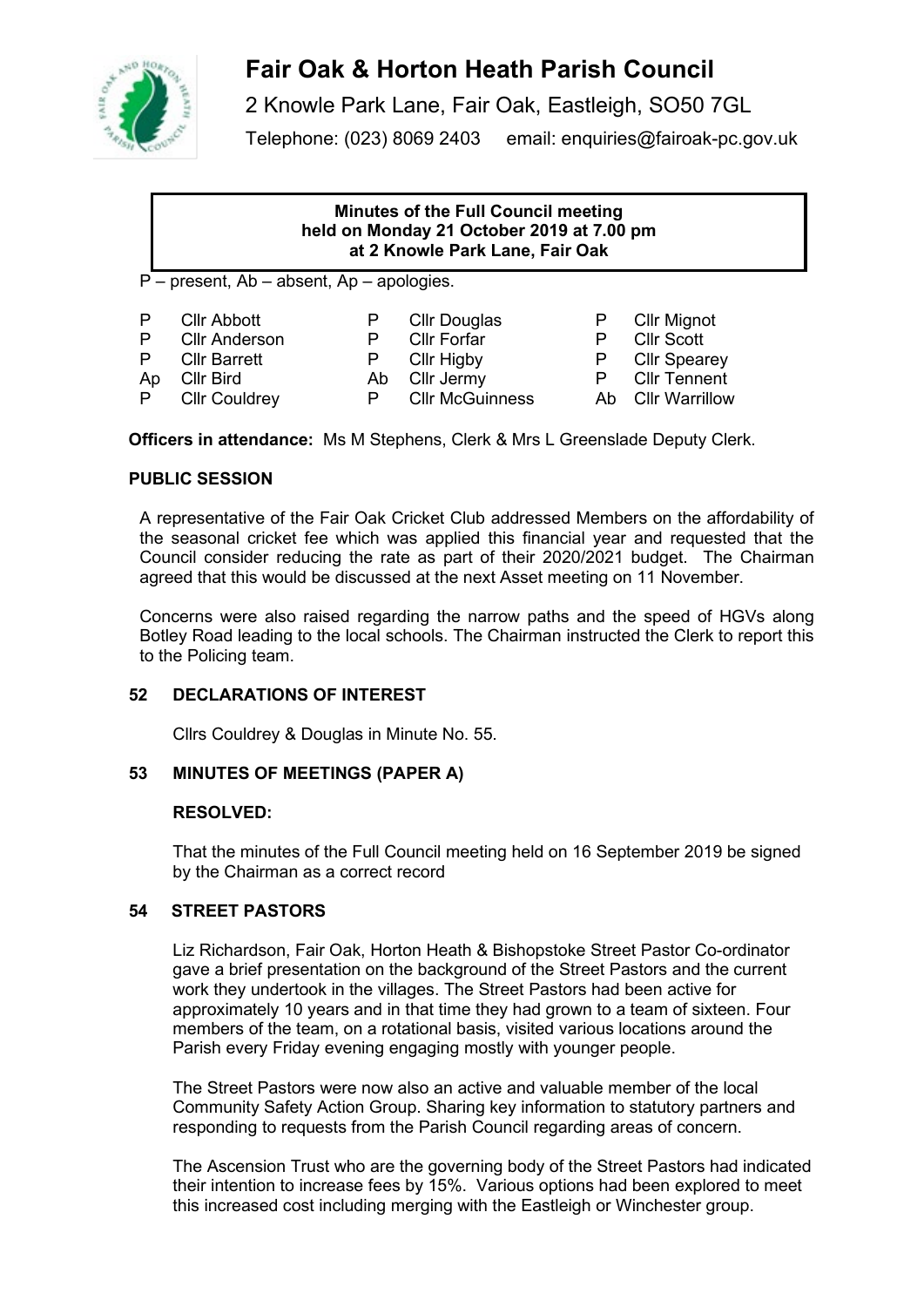The Chairman said the Parish Council in seeking to support the valuable work of the Pastors and would consider this as part of their grant contribution setting, at its next Finance meeting. The Chairman and other members of the Council thanked the Street Pastors for their commitment to the community.

## **55 PLANNING**

Cllr Couldrey disclosed a pecuniary interest as a member of Eastleigh Borough Council. He did not take part in the debate and did not vote.

Cllr Douglas disclosed a pecuniary interest as the developed was sited to the boundary of her premises. She did not take part in the meeting for consideration of this item and did not vote.

The Chairman confirmed the email circulated by the Clerk, that due to the fact that the Planning Committee held on 7 October had been inquorate, the Chairman had submitted comments on a number of applications on behalf of the Parish Council which required comments by 8 October. These had been circulated to all members for information. In order to avoid the Committee being inquorate, future meetings would be held 30 minutes before all Full Council meetings.

Members considered the applications below: -

## **Application No**: [F/19/86328](https://planning.eastleigh.gov.uk/s/papplication/a1M4J000000DtW6)

**Site Address**:Brigadier Gerard, Botley Road, Horton Heath, SO50 7DQ **Description:** Construction of 4No. three bedroom semi-detached dwellings and 1No. four bedroom detached dwelling with associated amenity space, parking, landscaping and new access from Botley Road.

**Comment:** Members raised no objection to the housing development but reiterated their previous decision that the Parish Council would not take on the woodland to manage under any agreement.

## **Application No**: [F/19/86429](https://planning.eastleigh.gov.uk/s/papplication/a1M4J000000cwHb)

**Site Address**:Tesco Express, Service Station, Winchester Road, Fair Oak **Description:** Proposed modular warehouse extension with chiller unit and new timber fence to match existing and suit site layout **Comment:** No objection

## **Application No:** [H/19/86588](https://planning.eastleigh.gov.uk/s/papplication/a1M4J000000d1zJ)

**Site Address**: Sunnymede, Botley Road, Horton Heath, SO50 7DN **Description**: Detached garden office and store **Comment**: No objection

Cllr Spearey took the Chair.

## **Application No**: V/19/86404

 **Site Address:** Pembers Hill Farm, Mortimers Lane, Fair Oak, SO50 7EA **Description:** Removal of clause giving the right to vary the mix of the affordable housing dwellings and tenures now that an Affordable Housing. Contract has been entered into and amendment of the 'mortgagee in possession' clauses to ensure consistency with the Swaythling Housing Society Ltd's funding and security arrangements. There is no change to the number of affordable housing dwellings. **Comment**: No objection

## **Application No**: [H/19/86311](https://planning.eastleigh.gov.uk/s/papplication/a1M4J000000DspV)

**Site Address**: The White House, Botley Road, Fair Oak, SO50 7AN  **Description**: Proposed car port **Comment:** No objection

**RESOLVED:**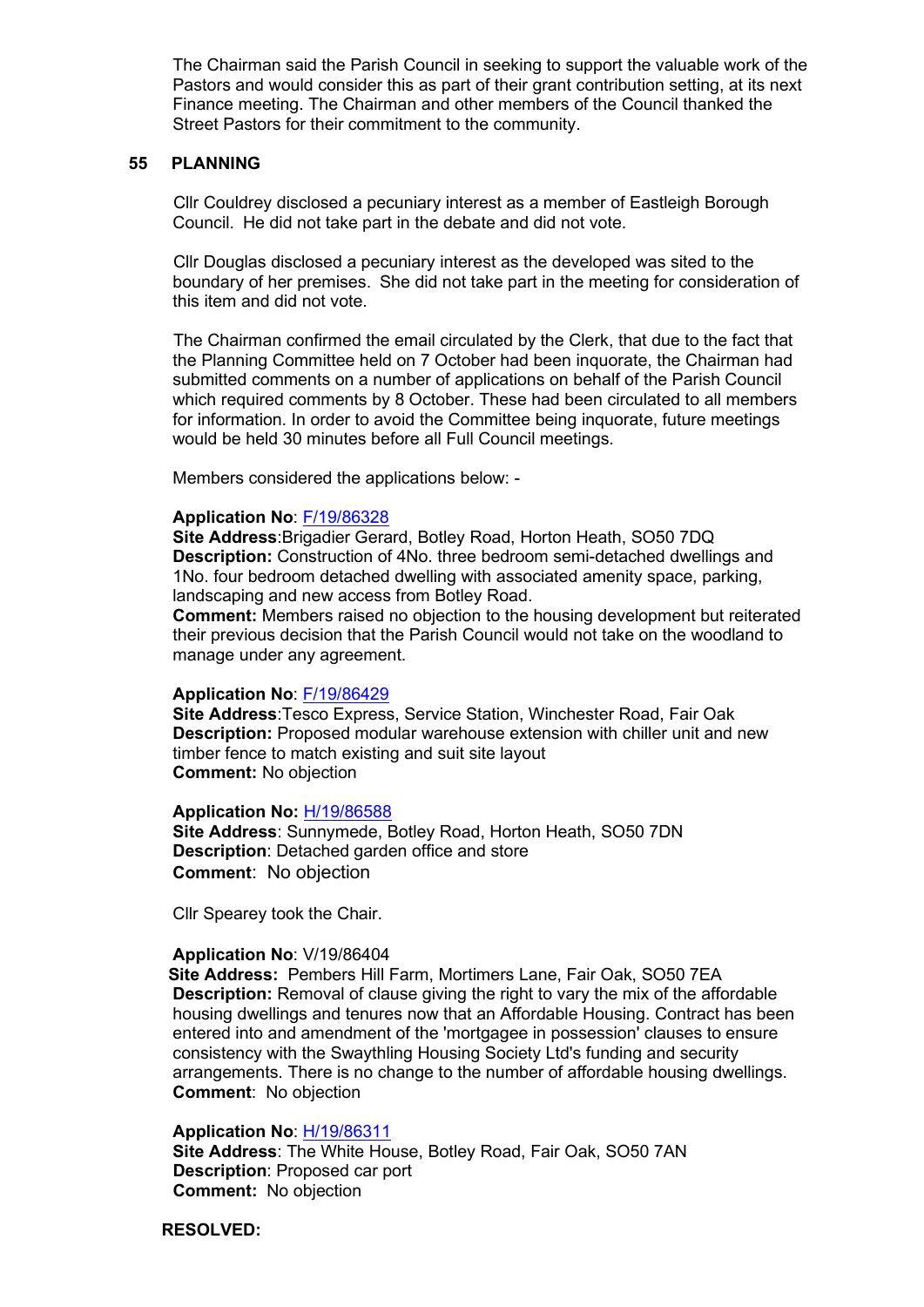That the comments set out above, be submitted to the Borough Council.

Cllr Douglas resumed the Chair.

## **56 FINANCE REPORT (REPORT B)**

Members considered the report of the Responsible Financial Officer as set out in Report B.

## **RESOLVED:**

- a) That the contents of the report be noted; and
- b) That BACS payments be authorised.

## **57 EXTERNAL AUDITOR'S REPORT (REPORT C)**

Members noted the comments made by the External Auditor and asked the Clerk to pass on thanks to the Responsible Finance Officer for all her hard work in preparing the yearly accounts.

## **RESOLVED**

That the comments received in the External Auditor's report be noted.

## **58 BUGGYFIT REQUEST (REPORT D)**

Members considered a request, as set out in Report D, from a resident to set up a "buggyfit" group at New Century Park.

## **RESOLVED:**

That the Parish Council raised no objection to the use of New Century Park and supported the initiative.

## **59 HORTON HEATH COMMUNITY CENTRE**

The Clerk outlined proposals to purchase a stainless-steel cupboard which included a "prep" area for the kitchen at Horton Heath Community Centre, at a cost of £620.

## **RESOLVED:**

That a stainless-steel cupboard be purchased, using ear marked reserves.

## **60 CLIMATE CHANGE TASK & FINISH GROUP**

Members discussed establishing a Task & Finish Group to investigate how the Parish Council could reduce its carbon footprint. The Clerk suggested inviting two members of the community to serve on the group.

## **RESOLVED**

- a) That a Task & Finish Group consisting of Cllrs Abbott and Forfar be set up; and
- b) That the Clerk advertise for two community vacancies to serve on the Group.

## **61 COMMUNITY INVESTMENT PROGRAMME (CIP) (REPORT E)**

## **RESOLVED:**

That the contents of the CIP list as set out in Report E be noted.